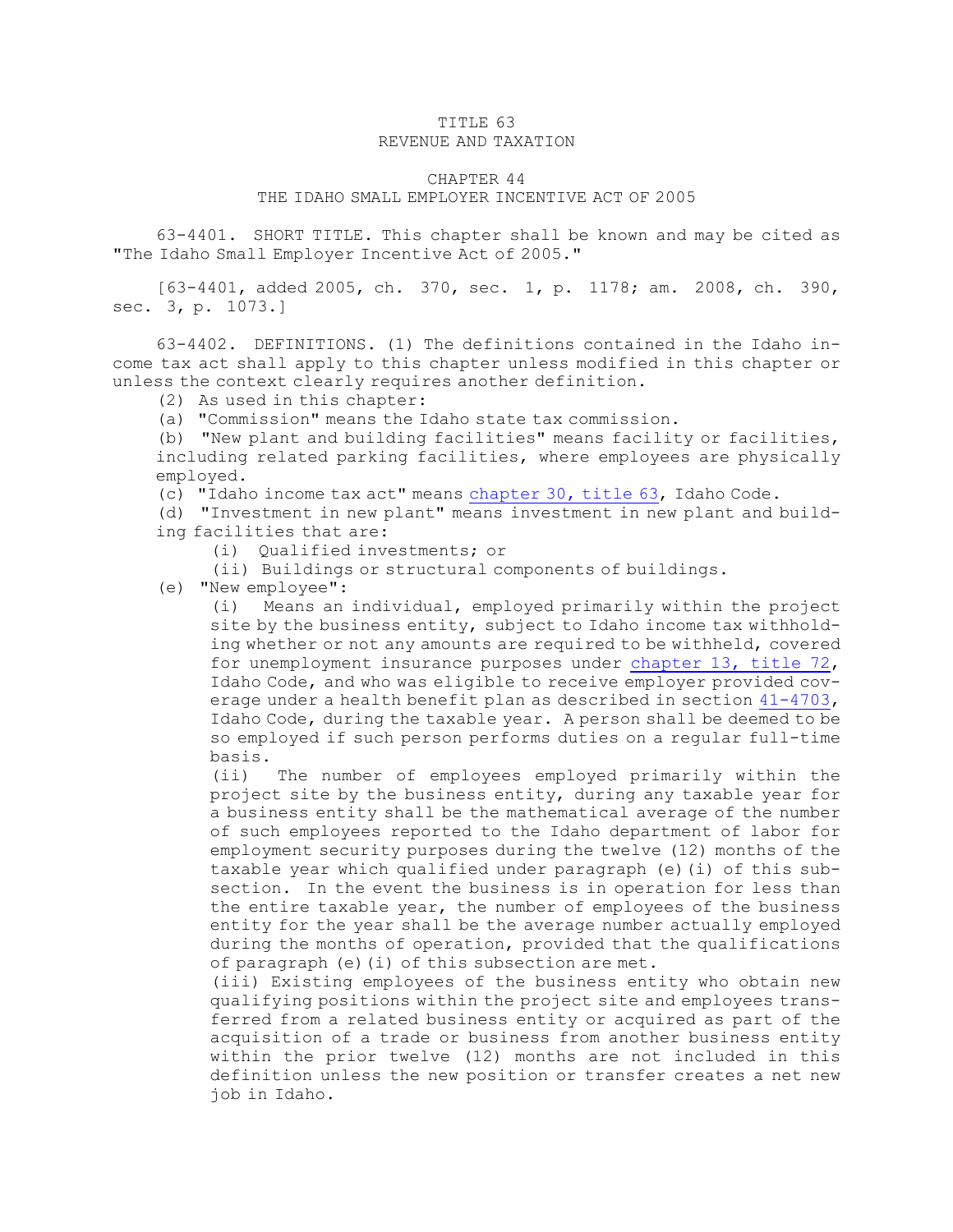(f) "Project period" means the period of time beginning at <sup>a</sup> physical change to the project site or the first employment of new employees located in Idaho who are related to the activities at the project site, and ending when the facilities constituting the project are placed in service, but no later than December 31, 2030, and no longer than ten (10) years after the beginning.

(g) "Project site" means an area or areas at which new plant and building facilities are located and at which the tax incentive criteria have been or will be met and which are either:

(i) <sup>A</sup> single geographic area located in this state at which the new plant and building facilities owned or leased by the taxpayer are located; or

(ii) One (1) or more geographic areas located in this state if eighty percent (80%) or more of the investment required by subsection  $(2)(j)(i)$  of this section is made at one  $(1)$  of the areas.

The project site must be identified and described to the commission by <sup>a</sup> taxpayer subject to tax under the Idaho income tax act, in the form and manner prescribed by the commission.

(h) "Qualified investment" shall be defined as in section [63-3029B](https://legislature.idaho.gov/statutesrules/idstat/Title63/T63CH30/SECT63-3029B), Idaho Code.

(i) "Recapture period" means:

(i) In the case of credits described in sections [63-4403](https://legislature.idaho.gov/statutesrules/idstat/Title63/T63CH44/SECT63-4403) and [63-4404](https://legislature.idaho.gov/statutesrules/idstat/Title63/T63CH44/SECT63-4404), Idaho Code, the same period for which <sup>a</sup> recapture of investment tax credit under section [63-3029B](https://legislature.idaho.gov/statutesrules/idstat/Title63/T63CH30/SECT63-3029B), Idaho Code, is required; or

(ii) In the case of credits described in section [63-4405](https://legislature.idaho.gov/statutesrules/idstat/Title63/T63CH44/SECT63-4405), Idaho Code, five (5) years from the date the project period ends.

(j) "Tax incentive criteria" means <sup>a</sup> business entity meeting at <sup>a</sup> project site the requirements of subparagraphs (i) and (ii) of this paragraph.

(i) During the project period, making capital investments in new plant of at least five hundred thousand dollars (\$500,000) at the project site.

(ii) During <sup>a</sup> period of time beginning on January 1, 2006, and ending at the conclusion of the project period:

1. Increasing employment at the project site by at least ten (10) new employees each of whom must earn at least nineteen dollars and twenty-three cents (\$19.23) per hour worked during the business entity's taxable year.

2. Employment increases above the ten (10) new employees described in subparagraph (ii)1. of this paragraph at the project site shall on average earn at least fifteen dollars and fifty cents (\$15.50) per hour worked during the business entity's taxable year. Calculation of the group average earnings shall not include amounts paid to any employee earning more than forty-eight dollars and eight cents (\$48.08) per hour.

3. Earnings calculated pursuant to subparagraph (ii) of this paragraph shall include income upon which Idaho income tax withholding is required under section [63-3035](https://legislature.idaho.gov/statutesrules/idstat/Title63/T63CH30/SECT63-3035), Idaho Code, but shall not include income such as stock options or restricted stock grants.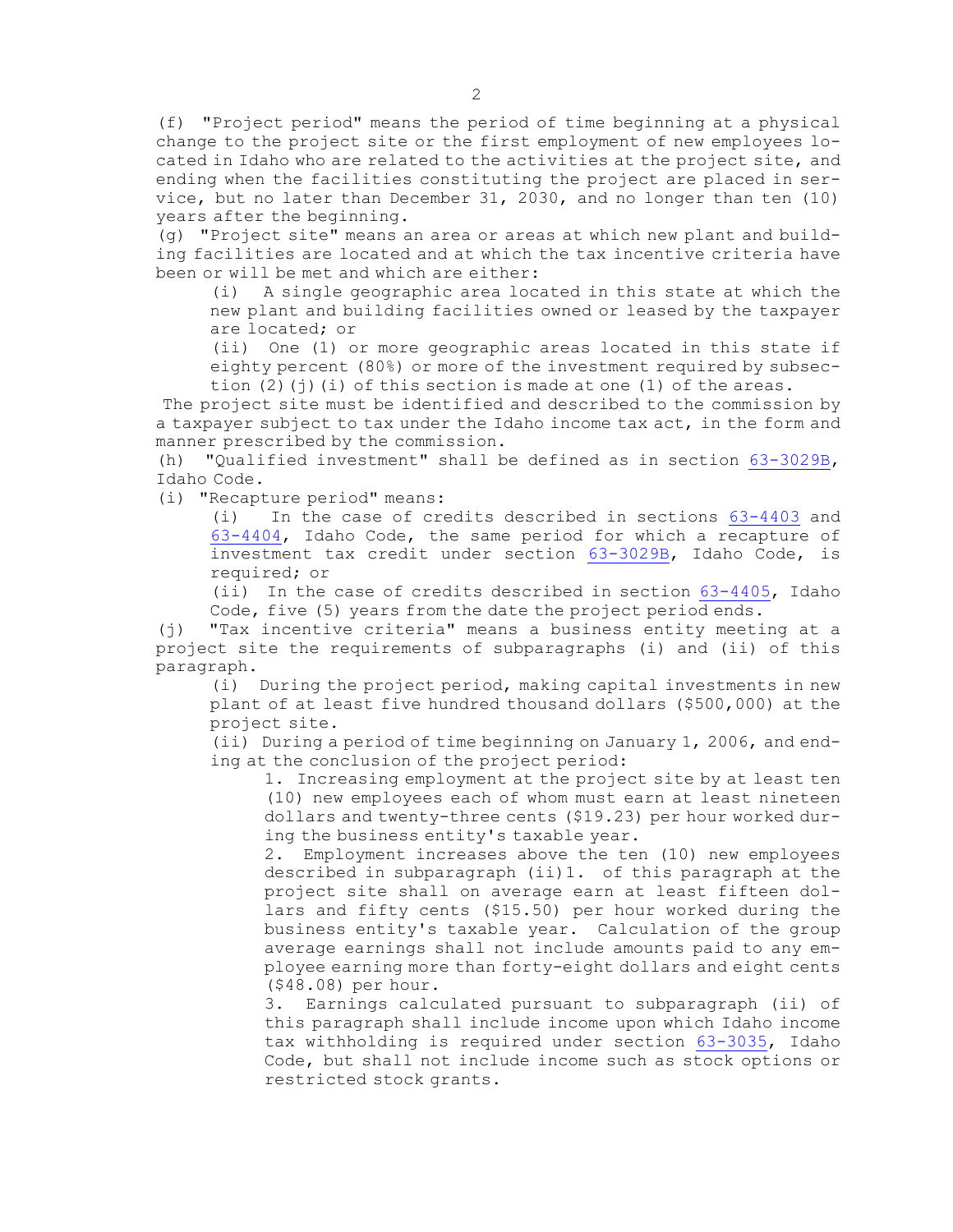4. For purposes of determining whether the increased employment threshold has been met, employment at the project site shall be determined by calculating the increase of such new employees reported to the Idaho department of labor for employment security purposes over the employees so reported as of the beginning of the project period or no earlier than January 1, 2006, whichever is larger; and

5. Maintaining net increased employment in Idaho required by subparagraph (ii) of this paragraph during the remainder of the project period.

(k) "Business entity," for purposes of paragraphs (j) and (e) of this subsection, means either:

(i) <sup>A</sup> single taxpayer; or

(ii) <sup>A</sup> single business, <sup>a</sup> separate division, branch, or identifiable segment, or <sup>a</sup> group of businesses related through ownership pursuant to section 267 of the Internal Revenue Code. For purposes of this subsection, <sup>a</sup> "separate division, branch, or identifiable segment" shall be deemed to exist if, prior to the date of application, the income and expense attributable to such <sup>a</sup> separate division, branch, or identifiable segment could be separately ascertained from the books of accounts and records.

[63-4402, added 2005, ch. 370, sec. 1, p. 1179; am. 2006, ch. 314, sec. 1, p. 974; am. 2007, ch. 360, sec. 25, p. 1087; am. 2008, ch. 90, sec. 1, p. 250; am. 2009, ch. 191, sec. 1, p. 622; am. 2020, ch. 243, sec. 1, p. 710.]

63-4403. ADDITIONAL INCOME TAX CREDIT FOR CAPITAL INVESTMENT. (1) For taxable years beginning on or after January 1, 2006, and before December 31, 2030, and subject to the limitations of this chapter, <sup>a</sup> taxpayer who has certified that the tax incentive criteria will be met within <sup>a</sup> project site during <sup>a</sup> project period shall, in regard to qualified investments made after the beginning of the project period and before December 31, 2030, in lieu of the investment tax credit provided in section [63-3029B](https://legislature.idaho.gov/statutesrules/idstat/Title63/T63CH30/SECT63-3029B), Idaho Code, be allowed <sup>a</sup> nonrefundable credit against taxes imposed by sections [63-3024](https://legislature.idaho.gov/statutesrules/idstat/Title63/T63CH30/SECT63-3024), [63-3025](https://legislature.idaho.gov/statutesrules/idstat/Title63/T63CH30/SECT63-3025) and [63-3025A](https://legislature.idaho.gov/statutesrules/idstat/Title63/T63CH30/SECT63-3025A), Idaho Code, in the amount of three and seventy-five one hundredths percent (3.75%) of the amount of qualified investment made during the project period, wherever located within this state.

(2) The credit allowed by this section shall not exceed sixty-two and five-tenths percent (62.5%) of the tax liability of the taxpayer.

(3) The credit allowed by this section shall not exceed seven hundred fifty thousand dollars (\$750,000) in any one (1) taxable year.

[63-4403, added 2005, ch. 370, sec. 1, p. 1181; am. 2006, ch. 314, sec. 2, p. 977; am. 2009, ch. 191, sec. 2, p. 623; am. 2010, ch. 44, sec. 3, p. 82; am. 2020, ch. 243, sec. 2, p. 713.]

63-4404. REAL PROPERTY IMPROVEMENT TAX CREDIT. (1) For taxable years beginning on or after January 1, 2006, and before December 31, 2030, subject to the limitations of this chapter, <sup>a</sup> taxpayer who has certified that the tax incentive criteria will be met within <sup>a</sup> project site during <sup>a</sup> project period shall be allowed <sup>a</sup> nonrefundable credit against taxes imposed by sections [63-3024](https://legislature.idaho.gov/statutesrules/idstat/Title63/T63CH30/SECT63-3024), [63-3025](https://legislature.idaho.gov/statutesrules/idstat/Title63/T63CH30/SECT63-3025) and [63-3025A](https://legislature.idaho.gov/statutesrules/idstat/Title63/T63CH30/SECT63-3025A), Idaho Code, in the amount of two and five-tenths percent (2.5%) of the investment in new plant which is incurred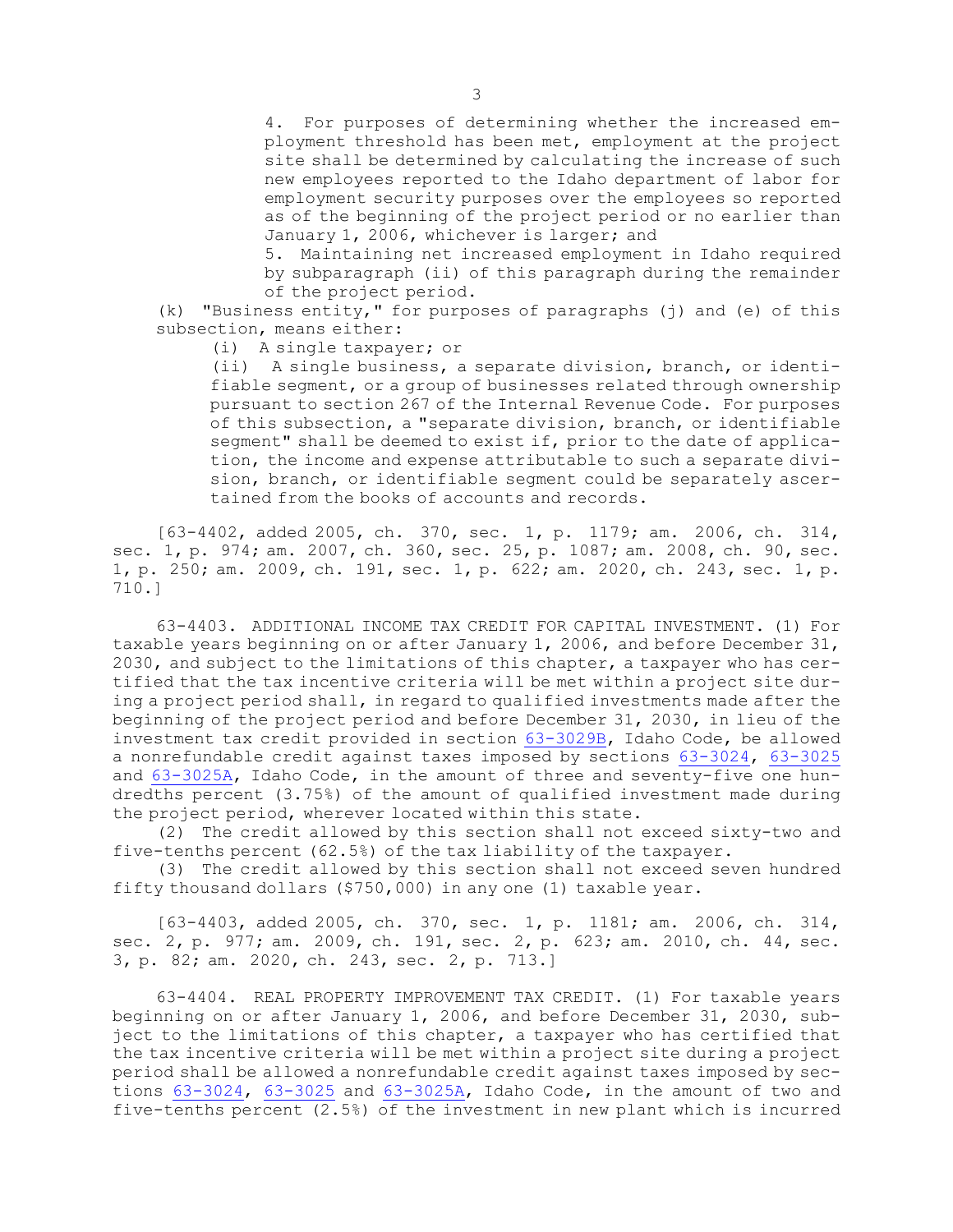during the project period applicable to the project site in which the investment is made.

(2) The credit allowed by this section shall not exceed one hundred twenty-five thousand dollars (\$125,000) in any one (1) taxable year.

(3) No credit is allowable under this section for <sup>a</sup> qualified investment in regard to which <sup>a</sup> credit under section [63-4403](https://legislature.idaho.gov/statutesrules/idstat/Title63/T63CH44/SECT63-4403), Idaho Code, is available.

(4) The credit allowed by this section is limited to buildings and structural components of buildings related to new plant and building facilities.

[63-4404, added 2005, ch. 370, sec. 1, p. 1181; am. 2006, ch. 314, sec. 3, p. 977; am. 2009, ch. 191, sec. 3, p. 624; am. 2020, ch. 243, sec. 3, p. 713.]

63-4405. ADDITIONAL INCOME TAX CREDIT FOR NEW JOBS. (1) Subject to the limitations of this chapter, for taxable years beginning on or after January 1, 2006, and before December 31, 2030, <sup>a</sup> taxpayer who has certified that the tax incentive criteria will be met within <sup>a</sup> project site during <sup>a</sup> project period shall, for the number of new employees earning more than <sup>a</sup> rate of twenty-four dollars and four cents (\$24.04) per hour worked, in lieu of the credit amount in subsection (3) of section [63-3029F](https://legislature.idaho.gov/statutesrules/idstat/Title63/T63CH30/SECT63-3029F), Idaho Code, be allowed the credit provided by this section. The number of new employees is the increase in the number of employees for the current taxable year over the greater of the following:

(a) The number of employees for the prior taxable year; or

(b) The average of the number of employees for the three (3) prior taxable years.

(2) The credit provided by this section shall be:

(a) One thousand five hundred dollars (\$1,500) for each new employee whose annual salary during the taxable year for which the credit is earned is greater than twenty-four dollars and four cents (\$24.04) per hour worked but equal to or less than an average rate of twenty-eight dollars and eighty-five cents (\$28.85) per hour worked;

(b) Two thousand dollars (\$2,000) for each new employee whose annual salary during the taxable year for which the credit is earned is greater than an average rate of twenty-eight dollars and eighty-five cents (\$28.85) per hour worked but equal to or less than an average rate of thirty-six dollars and six cents (\$36.06) per hour worked;

(c) Two thousand five hundred dollars (\$2,500) for each new employee whose annual salary during the taxable year for which the credit is earned is greater than an average rate of thirty-six dollars and six cents (\$36.06) per hour worked but equal to or less than an average rate of forty-three dollars and twenty-seven cents (\$43.27) per hour worked; (d) Three thousand dollars (\$3,000) for each new employee whose annual

salary during the taxable year for which the credit is earned is greater than an average rate of forty-three dollars and twenty-seven cents (\$43.27) per hour worked.

(3) The credit allowed by subsection (1) of this section shall apply only to employment primarily within the project site. No credit shall be earned unless such employee shall have performed such duties for the taxpayer for <sup>a</sup> minimum of nine (9) months during the taxable year for which the credit is claimed.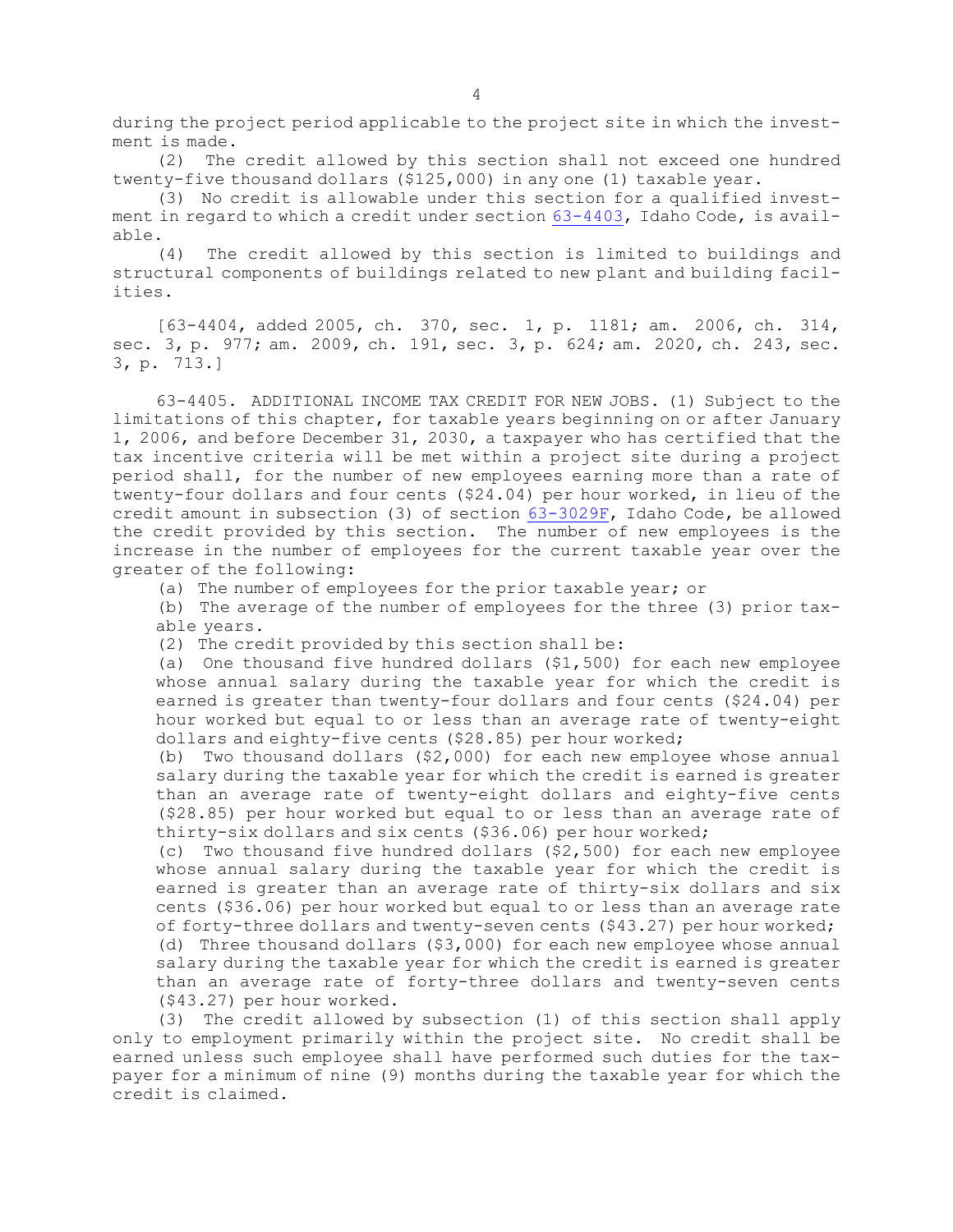(4) The credit allowed by this section shall not exceed sixty-two and five-tenths percent (62.5%) of the tax liability of the taxpayer.

(5) Employees transferred from <sup>a</sup> related taxpayer or acquired from another taxpayer within the prior twelve (12) months shall not be included in the computation of the credit unless the transfer creates <sup>a</sup> net new job in Idaho.

[63-4405, added 2005, ch. 370, sec. 1, p. 1182; am. 2006, ch. 314, sec. 4, p. 978; am. 2009, ch. 191, sec. 4, p. 624; am. 2011, ch. 318, sec. 4, p. 928; am. 2020, ch. 243, sec. 4, p. 713.]

63-4406. LIMITATIONS, AND OTHER PROVISIONS ON CREDITS AGAINST INCOME TAXES. (1) In addition to other needed rules, the state tax commission may promulgate rules prescribing:

(a) In the case of S corporations, partnerships, trusts, or estates, <sup>a</sup> method of attributing <sup>a</sup> credit under this chapter to the shareholders, partners or beneficiaries in proportion to their share of the income from the S corporation, partnership, trust, or estate; and

(b) The method by which the carryover of credits and the duty to recapture credits shall survive and be transferred in the event of reorganizations, mergers or liquidations.

(2) In the case of <sup>a</sup> unitary group of corporations filing <sup>a</sup> combined report under section [63-3027](https://legislature.idaho.gov/statutesrules/idstat/Title63/T63CH30/SECT63-3027)(22), Idaho Code, credits against income tax provided by sections  $63-4403$ ,  $63-4404$ , and  $63-4405$ , Idaho Code, earned by one (1) member of the group but not used by that member may be used by another member of the group, subject to the limitation in subsection (3) of this section, instead of carried over. For <sup>a</sup> combined group of corporations, credit carried forward may be claimed by any member of the group unless the member or members who earned the credit are no longer included in the combined group.

(3) The total of all credits allowed by sections [63-4403](https://legislature.idaho.gov/statutesrules/idstat/Title63/T63CH44/SECT63-4403), [63-4404](https://legislature.idaho.gov/statutesrules/idstat/Title63/T63CH44/SECT63-4404), and [63-4405](https://legislature.idaho.gov/statutesrules/idstat/Title63/T63CH44/SECT63-4405), Idaho Code, together with any credits carried forward under subsection (4) of this section shall not exceed the amount of tax due under sections [63-3024](https://legislature.idaho.gov/statutesrules/idstat/Title63/T63CH30/SECT63-3024), [63-3025](https://legislature.idaho.gov/statutesrules/idstat/Title63/T63CH30/SECT63-3025), and [63-3025A](https://legislature.idaho.gov/statutesrules/idstat/Title63/T63CH30/SECT63-3025A), Idaho Code, after allowance for all other credits permitted by this chapter and the Idaho income tax act.

(4) If the credits exceed the limitation under subsection (3) of this section, the excess amount may be carried forward for <sup>a</sup> period that does not exceed:

(a) The next fourteen (14) taxable years, in the case of credits allowed by sections [63-4403](https://legislature.idaho.gov/statutesrules/idstat/Title63/T63CH44/SECT63-4403) and [63-4404](https://legislature.idaho.gov/statutesrules/idstat/Title63/T63CH44/SECT63-4404), Idaho Code; or

(b) The next ten (10) taxable years, in the case of credits allowed by section [63-4405](https://legislature.idaho.gov/statutesrules/idstat/Title63/T63CH44/SECT63-4405), Idaho Code.

[63-4406, added 2005, ch. 370, sec. 1, p. 1182; am. 2006, ch. 195, sec. 7, p. 609; am. 2008, ch. 390, sec. 4, p. 1073; am. 2022, ch. 52, sec. 5, p. 172.]

63-4407. RECAPTURE. (1) In the event that any person to whom <sup>a</sup> tax credit allowed by section [63-4403](https://legislature.idaho.gov/statutesrules/idstat/Title63/T63CH44/SECT63-4403), [63-4404](https://legislature.idaho.gov/statutesrules/idstat/Title63/T63CH44/SECT63-4404) or [63-4405](https://legislature.idaho.gov/statutesrules/idstat/Title63/T63CH44/SECT63-4405), Idaho Code, fails to meet the tax incentive criteria, the full amount of the credit shall be subject to recapture by the commission.

(2) If, during any taxable year, an investment in new plant is disposed of, or otherwise ceases to qualify with respect to the taxpayer, prior to the close of the recapture period, recapture of the credit allowed by sections [63-4403](https://legislature.idaho.gov/statutesrules/idstat/Title63/T63CH44/SECT63-4403) and [63-4404](https://legislature.idaho.gov/statutesrules/idstat/Title63/T63CH44/SECT63-4404), Idaho Code, shall be determined for such taxable year in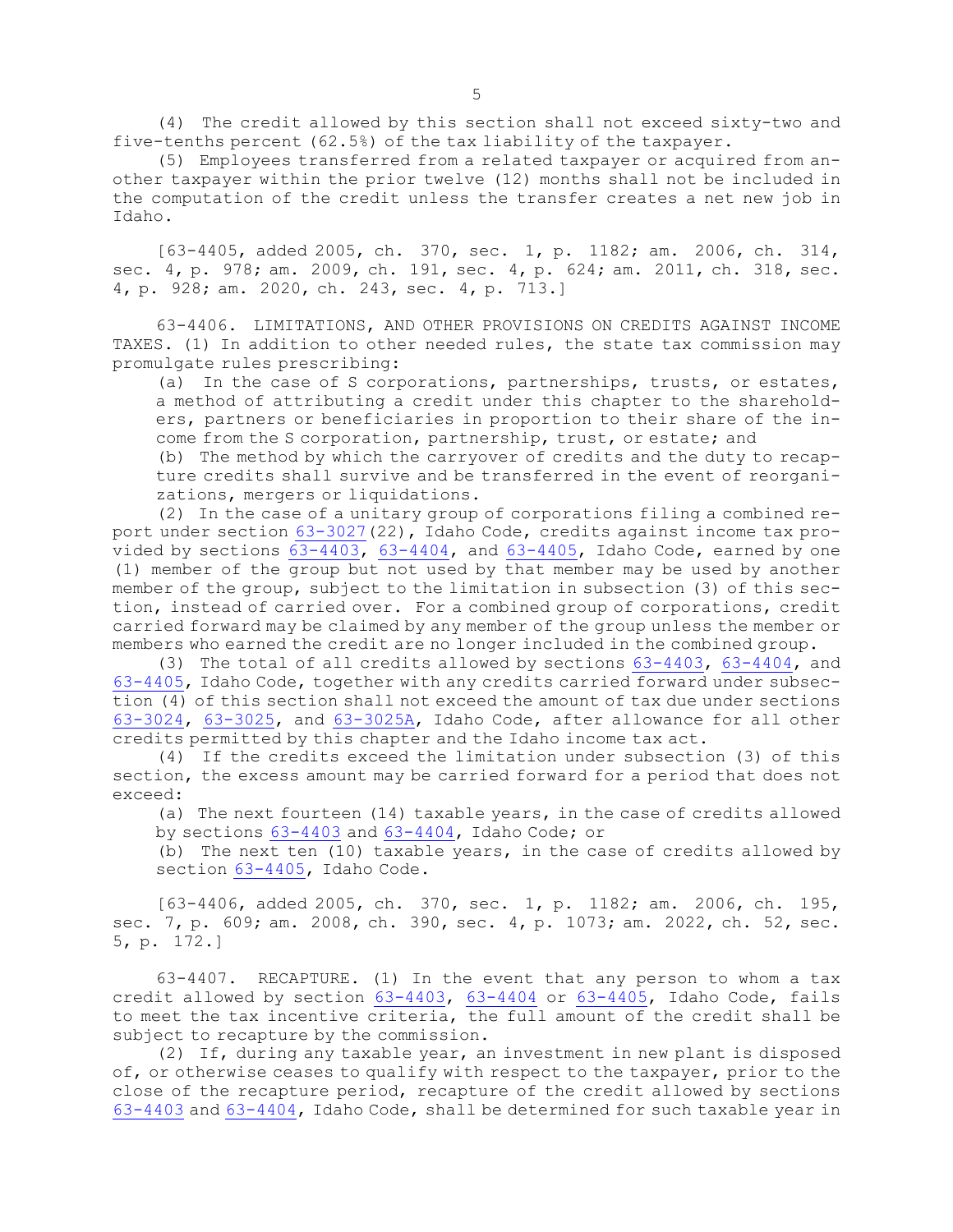the same proportion and subject to the same provisions as an amount of credit required to be recaptured under section [63-3029B](https://legislature.idaho.gov/statutesrules/idstat/Title63/T63CH30/SECT63-3029B), Idaho Code.

(3) In the event that the employment level for which the credit allowed in section [63-4405](https://legislature.idaho.gov/statutesrules/idstat/Title63/T63CH44/SECT63-4405), Idaho Code, is not maintained for the entire recapture period, recapture of the credit allowed in section [63-4405](https://legislature.idaho.gov/statutesrules/idstat/Title63/T63CH44/SECT63-4405), Idaho Code, shall be determined for such taxable year in the same proportion as an amount of credit required to be recaptured under section [63-3029B](https://legislature.idaho.gov/statutesrules/idstat/Title63/T63CH30/SECT63-3029B), Idaho Code. This subsection shall not be construed to require that the required level of employment must be met by the same individual employees.

(4) Any amount subject to recapture is <sup>a</sup> deficiency in tax for the amount of the credit in the taxable year in which the disqualification first occurs and may be enforced and collected in the manner provided by the Idaho income tax act, provided however, that in lieu of the provisions of section [63-3068](https://legislature.idaho.gov/statutesrules/idstat/Title63/T63CH30/SECT63-3068)(a), Idaho Code, the period of time within which the commission may issue <sup>a</sup> notice under section [63-3045](https://legislature.idaho.gov/statutesrules/idstat/Title63/T63CH30/SECT63-3045), Idaho Code, in regard to an amount subject to recapture shall be the later of five (5) years after the end of the taxable year in which the project period ends or three (3) years after the end of the taxable year in which any amounts carried forward under section [63-4406](https://legislature.idaho.gov/statutesrules/idstat/Title63/T63CH44/SECT63-4406), Idaho Code, expire.

[63-4407, added 2005, ch. 370, sec. 1, p. 1183; am. 2007, ch. 10, sec. 5, p. 18.]

63-4408. SALES AND USE TAX INCENTIVES -- REBATES -- RECAPTURE. (1) For calendar years beginning on January 1, 2006, and ending on December 31, 2030, subject to the limitations of this chapter, <sup>a</sup> taxpayer who has certified that the tax incentive criteria will be met within the project site shall be entitled to receive <sup>a</sup> rebate of twenty-five percent (25%) of all sales and use taxes imposed by [chapter](https://legislature.idaho.gov/statutesrules/idstat/Title63/T63CH36) 36, title 63, Idaho Code, and that the taxpayer or its contractors actually paid in regard to any property constructed, located or installed within the project site during the project period for that site.

(2) Upon filing of <sup>a</sup> written refund claim by the taxpayer entitled to the rebate, and subject to such reasonable documentation and verification as the commission may require, the rebate shall be paid by the commission as <sup>a</sup> refund allowable under section [63-3626](https://legislature.idaho.gov/statutesrules/idstat/Title63/T63CH36/SECT63-3626), Idaho Code. A claim for rebate under this section must be filed on or before the last day of the third calendar year following the year in which the taxes sought to be rebated were paid or the right to the rebate is lost.

(3) Any rebate paid shall be subject to recapture by the commission:

(a) At one hundred percent (100%) in the event that the tax incentive criteria are not met at the project site during the project period;

(b) In the event that the property is not used, stored or otherwise consumed within the project site for <sup>a</sup> period of sixty (60) consecutive full months after the property was placed in service; or

(c) In the event that the employment required in section  $63-4402(2)$  $63-4402(2)$  (j), Idaho Code, is not maintained for sixty (60) consecutive full months from the date the project period ends.

Any recapture required by paragraph (b) or (c) of this subsection shall be in the same proportion as an amount of credit required to be recaptured under section [63-3029B](https://legislature.idaho.gov/statutesrules/idstat/Title63/T63CH30/SECT63-3029B), Idaho Code.

(4) Any recapture amount due under this section shall be <sup>a</sup> deficiency in tax for the period in which the disqualification first occurs for purposes of section [63-3629](https://legislature.idaho.gov/statutesrules/idstat/Title63/T63CH36/SECT63-3629), Idaho Code, and may be enforced and collected in the manner provided by the Idaho sales tax act, provided however, that in